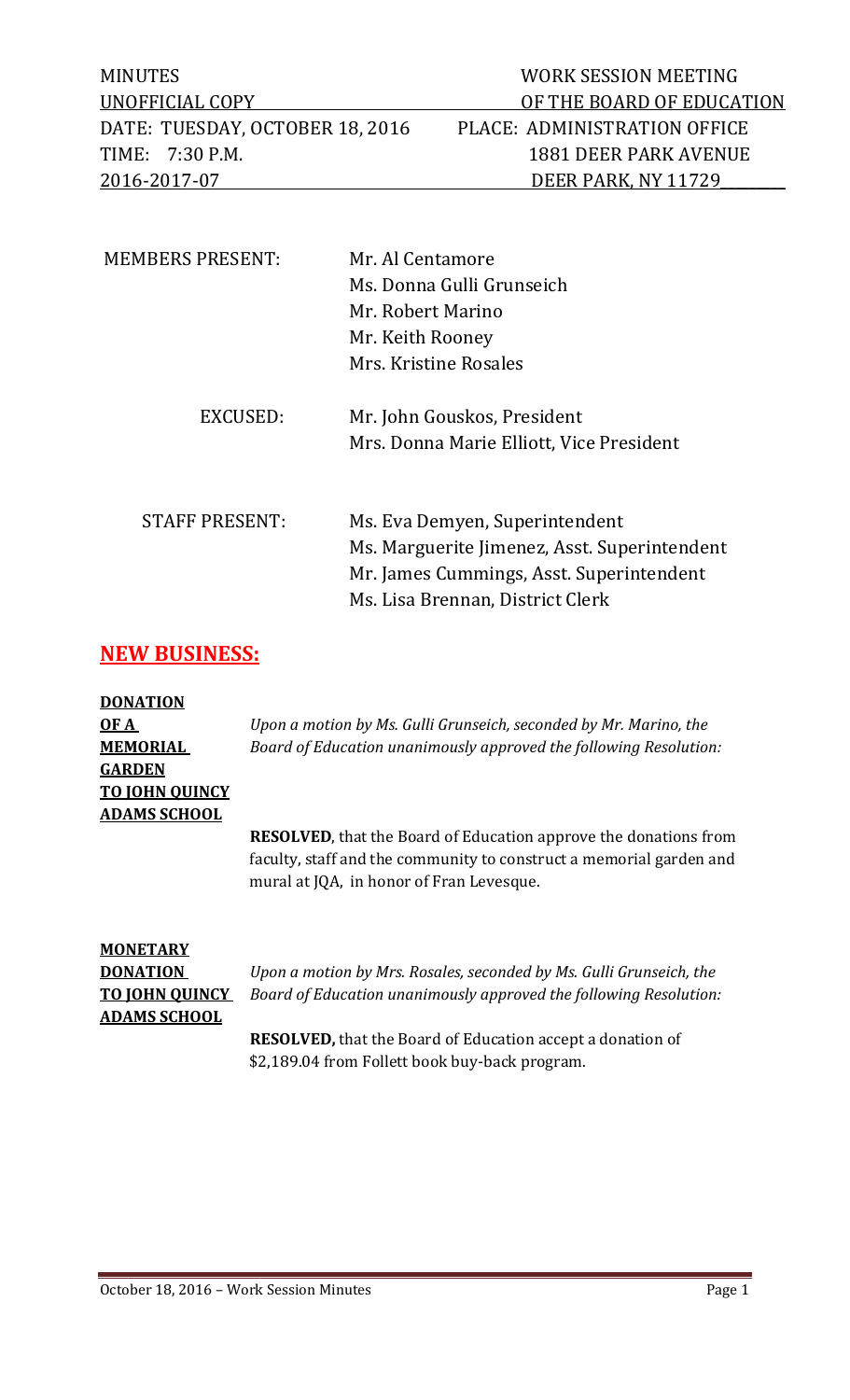| <b>MONETARY</b><br><b>DONATION</b><br><b>TO THE</b><br><b>LIFE SKILLS</b><br><b>PROGRAM</b> | Upon a motion by Ms. Gulli Grunseich, seconded by Mr. Centamore, the<br>Board of Education unanimously approved the following Resolution:<br><b>RESOLVED, that the Board of Education approve the donation of</b><br>\$5,000 from the Frank and Mikey Vertullo Faith & Hope Foundation to<br>be used in the Life Skills Program. |
|---------------------------------------------------------------------------------------------|----------------------------------------------------------------------------------------------------------------------------------------------------------------------------------------------------------------------------------------------------------------------------------------------------------------------------------|
| <b>FIRST READING</b><br>OF<br><b>POLICIES</b>                                               | Upon a motion by Ms. Gulli Grunseich, seconded by Mrs. Rosales, the<br>Board of Education unanimously approved the following Resolution:<br><b>RESOLVED</b> , that the Board of Education approve revisions to the<br>below listed policies:<br>#2120.1 – Candidates and Campaigning<br>#4851 – Service animals in School        |
|                                                                                             | #5151 - Homeless Children<br>#5152 – Admission of Non-Resident Students<br>#5290 - Athlete Concussion Management Protocol<br>#5300.60 - Code of Conduct - Student Searches and Interrogations<br>#8130 - School Safety Plans and Teams                                                                                           |

| 2016/2017          |                                                                      |
|--------------------|----------------------------------------------------------------------|
| <b>CAPITAL</b>     |                                                                      |
| <b>IMPROVEMENT</b> |                                                                      |
| <b>PROGRAM</b>     | Upon a motion by Mr. Centamore, seconded by Mr. Marino, the Board of |
| (SEORA)            | Education unanimously approved the following Resolution:             |
|                    |                                                                      |

**RESOLVED,** that the Board of Education approve the following Resolution:

#### **State Environment Quality Review Notice of Determination of Non-Significance**

WHEREAS, the Board of Education of the **DEER PARK UFSD** is the lead agency under the State Environmental Quality Review Process for the purpose of required determinations respecting the proposed Capital Improvement Projects as follows:

#### **John Q. Adams Elementary School**:

Asphalt Pavement, Curb and Sidewalk Replacement, Storm Drain Installation, Exterior Masonry Reconstruction, Construction of new Exterior Canopy at Pre-K Entrance **May Moore Elementary School** Construction of a new Exterior Canopy at Pre-K Entrance **Robert Frost Middle School** Replacement of Existing Heat Exchangers **Deer Park High School** Replacement of Existing Heat Exchangers

WHEREAS, in 1995, amendments were made to the SEQRA Regulation (Part 617) to classify projects, which will be excluded from the requirements for the preparation of an Environmental Impact Statement (Type II Actions). The projects mentioned above are now classified as Type II Actions as determined by 6NYCRR§617.5 and